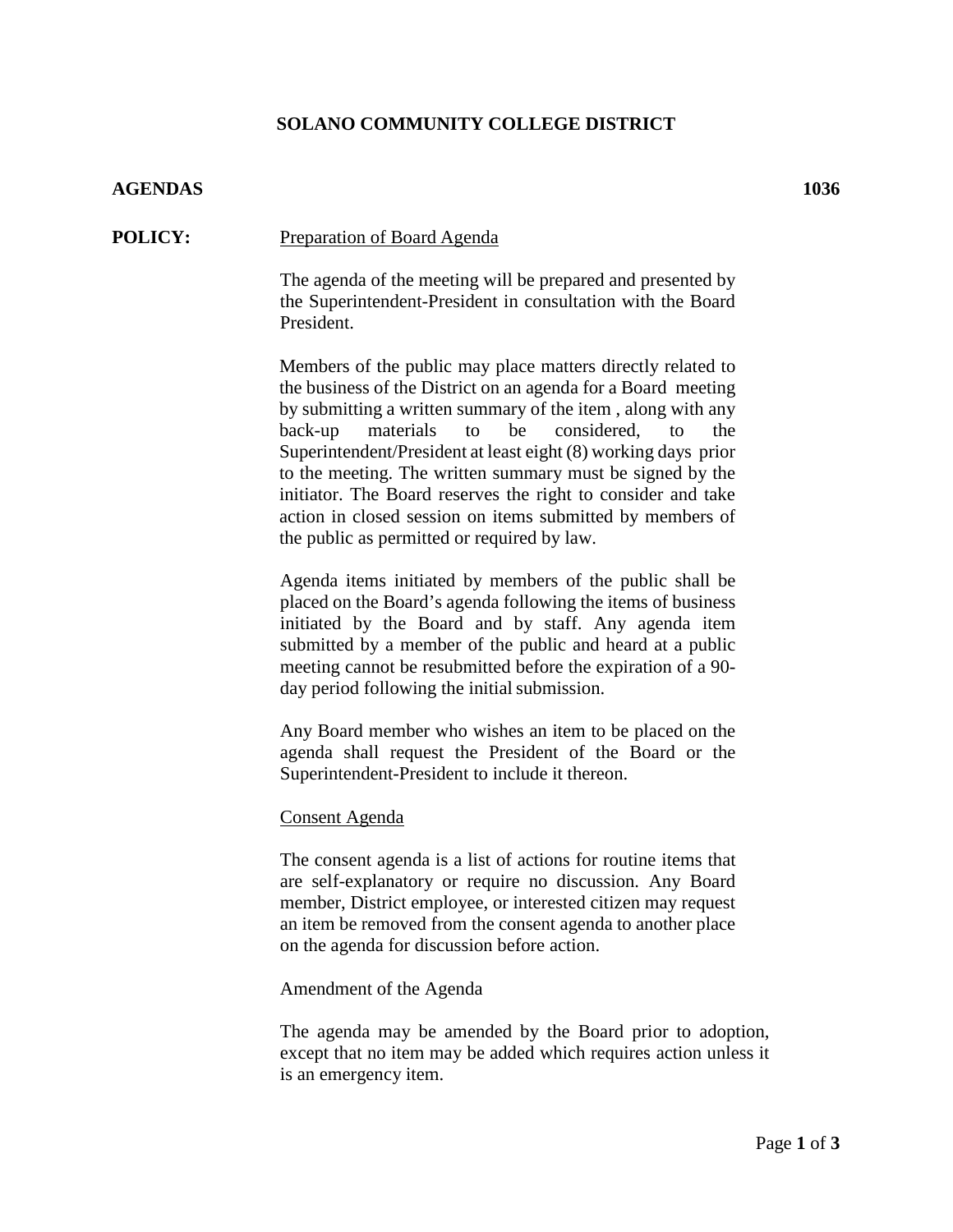### Posting of Board Agenda

The agenda shall be posted at the College and accessible for viewing by the public and District employees adjacent to the place of meeting at least seventy-two (72) hours prior to the time of a regular meeting and at least twenty-four (24) hours prior to a special meeting. The agenda shall include a brief description of each item of business to be transacted or discussed at the meeting. If requested, the agenda shall be provided in appropriate alternative formats so as to be accessible to persons with a disability. Agenda*s* will also be available at Board meetings.

No business may be acted on or discussed which is not on the agenda, except when one or more of the following apply:

- A majority decides there is an "emergency situation" as defined for emergency meetings.
- Two-thirds of the members (or all members if less than two-thirds are present) determine there is a need for immediate action and the need to take action came to the attention of the Board subsequent to the agenda being posted.
- An agenda item that was continued from a meeting held not more than five days earlier.

The order of business may be changed by consent of the Board.

The Superintendent-President shall establish administrative procedures that provide for public access to agenda information and reasonable annual fees for the service.

| <b>REFERENCES/</b><br><b>AUTHORITY:</b> | California Education Code Section 72121; 72121.5                  |
|-----------------------------------------|-------------------------------------------------------------------|
|                                         | California Government Code Section 54954 et seq., 6250 et<br>seq. |
|                                         | Robert's Rules of Order                                           |

Solano Community College District Governing Board